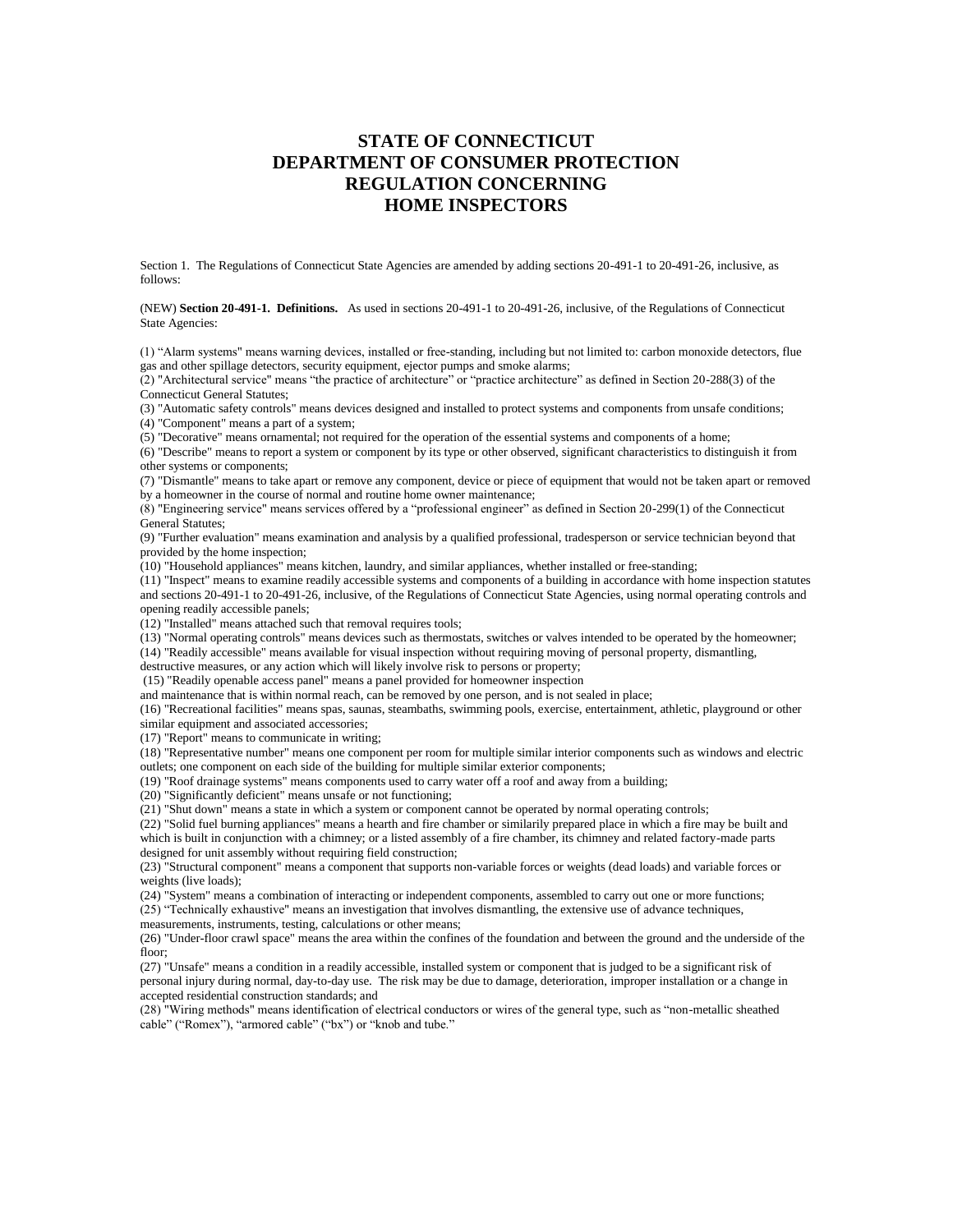### (NEW) **Section 20-491-2. Purpose and Scope.**

(a) The purpose of these regulations is to establish a minimum and uniform standard for the home inspector who provides or offers to provide a home inspection.

(b) The inspector shall inspect readily accessible systems and components of homes and installed systems and components of homes.

(c) The inspector shall report on those systems and components inspected which, in the professional opinion of the inspector, are significantly deficient or are near the end of their service lives.

(d) The inspector shall provide a reason why, if not self-evident, the system or component is significantly deficient or near the end of its service life and the inspector shall provide recommendations to correct or monitor the reported deficiency.

(e) The inspector shall report on any systems and components designated for inspection in these regulations which were present at the time of the home inspection, unless a written reason is provided as to why any such systems or components were not inspected.

(f) These regulations are not intended to limit the inspector from including other inspection services, systems or components in addition to those required by these regulations; from specifying repairs, provided the inspector is appropriately qualified and willing to do so; and from excluding systems and components from the inspection if requested by the client.

### (NEW) **20-491-3. Structural System.**

(a) The inspector shall inspect the structural components including foundations and framing.

(b) The inspector shall probe a representative number of structural components where deterioration is suspected or where clear indications of possible deterioration exist. Probing is not required when probing would damage any finished surface or where no deterioration is visible.

(c) The inspector shall describe the foundation and report the methods used to inspect the under-floor crawl space or basement area; the floor structure; the wall structure; the ceiling structure; and the roof structure and report the methods used to inspect the attic. (d) The inspector is not required to provide any engineering service or provide architectural service.

# (NEW) **20-491-4. Exterior.**

(a) The inspector shall inspect the exterior wall covering, flashing and trim; all exterior doors; attached decks, balconies, stoops, steps, porches, and their associated railings; the eaves, soffits, and fascias where accessible from the ground level; the vegetation, grading, surface drainage, and retaining walls on the property when any of these are likely to adversely affect the building; and walkways, patios, and driveways leading to dwelling entrances.

(b) The inspector shall describe exterior wall covering, finishing and trim.

(c) The inspector is not required to inspect screening, shutters, awnings, and similar seasonal accessories; fences; geological, geotechnical or hydrological conditions; recreational facilities; outbuildings; seawalls, break-walls, and docks; or erosion control and earth stabilization measures.

# (NEW) **20-491-5. Roof System.**

(a) The inspector shall inspect the roof covering; the roof drainage systems; the flashings; the skylights, chimneys, and roof penetrations.

(b) The inspector shall describe the roof covering and report the methods used to inspect the roof.

(c) The inspector is not required to inspect antennae, interiors of flues or chimneys which are not readily accessible or other installed accessories.

### (NEW) **20-491-6. Plumbing System.**

(a) The inspector shall inspect the interior water supply and distribution systems, including all fixtures and faucets; the drain, waste and vent systems, including all fixtures; the water heating equipment; the fuel storage and fuel distribution systems; and the drainage sumps, sump pumps, and related piping.

(b) The inspector shall describe the water supply, drain, waste, and vent piping materials; the water heating equipment including the energy source; and the location of main water and main fuel shut-off valves.

(c) The inspector is not required to inspect the clothes washing machine connections; wells, well pumps, or water storage related equipment; water conditioning systems; solar water heating systems; fire and lawn sprinkler systems; or private waste disposal systems.

(d) The inspector is not required to determine whether water supply and waste disposal systems are public or private or the quantity or quality of the water supply.

(e) The inspector is not required to operate safety valves or shut-off valves.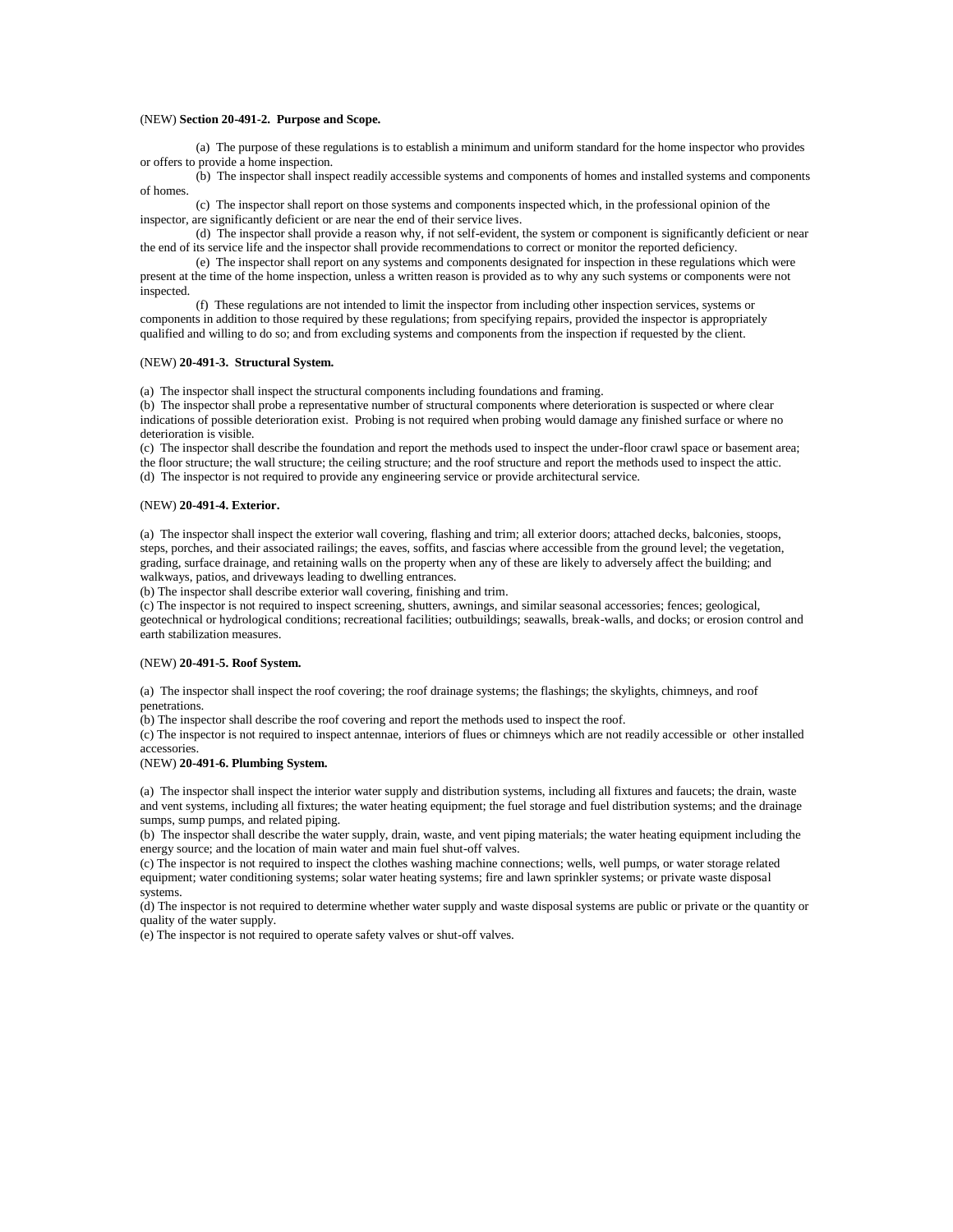## (NEW) **20-491-7. Electrical System.**

(a) The inspector shall inspect the service drop; the service entrance conductors, cables, and raceways; the service equipment and main disconnects; the service grounding; the interior components of service panels and sub panels; the conductors; the overcurrent protection devices; a representative number of installed lighting fixtures, switches, and receptacles; and the ground fault circuit interrupters.

(b) The inspector shall describe the amperage and voltage rating of the service; the location of main disconnect or disconnects and sub panels; and the wiring methods.

(c) The inspector shall report on the presence of solid aluminum branch circuit wiring.

(d) The inspector shall report on the absence of smoke detectors.

(e) The inspector is not required to inspect the remote control devices unless the device is the only control device, the alarm systems and components, the low voltage wiring systems and components, or the ancillary wiring systems and components not a part of the primary electrical power distribution system.

(f) The inspector is not required to measure amperage, voltage, or impedance.

# (NEW) **20-491-8. Heating System.**

(a) The inspector shall inspect the installed heating equipment and the vent systems, flues and chimneys.

(b) The inspector shall describe the energy source and the heating method by its distinguishing characteristics.

(c) The inspector is not required to inspect the interiors of flues or chimneys which are not readily accessible, the heat exchanger, the humidifier, dehumidifier, the electronic air filter, or the solar space heating system.

(d) The inspector is not required to determine heat supply adequacy or distribution balance.

# (NEW) **20-491-9. Air Conditioning Systems.**

(a) The inspector shall inspect the installed central and through-wall cooling equipment.

(b) The inspector shall describe the energy source and the cooling method by its distinguishing characteristics.

(c) The inspector is not required to inspect electronic air filters or determine cooling supply adequacy or distribution balance.

# (NEW) **20-491-10. Interior.**

(a) The inspector shall inspect the walls, ceilings, and floors; the steps, stairways, and railings; the countertops and a representative number of installed cabinets; a representative number of doors and windows; and garage doors and garage door operators.

(b) The inspector is not required to inspect the paint, wallpaper, and other finish treatments; the carpeting; the window treatments; the central vacuum systems; the household appliances; or recreational facilities.

### (NEW) **20-491-11. Insulation and Ventilation.**

(a) The inspector shall inspect the insulation and vapor retarders in unfinished spaces; the ventilation of attics and foundation areas; and the mechanical ventilation systems.

(b) The inspector shall describe the insulation and vapor retarders in unfinished spaces and the absence of insulation in unfinished spaces at conditioned surfaces.

(c) The inspector is not required to disturb insulation or vapor retarders or determine indoor air quality.

#### (NEW) **20-491-12. Fireplaces and Solid Fuel Burning Appliances.**

(a) The inspector shall inspect the system components and the vent systems, flues, and chimneys.

(b) The inspector shall describe the fireplaces, solid fuel burning appliances and the chimneys.

(c) The inspector is not required to inspect the interiors of flues or chimneys, the firescreens and doors, the seals and gaskets, the automatic fuel feed devices, the mantles and fireplace surrounds, the combustion make-up air devices, or the heat distribution assists, whether gravity controlled or fan assisted.

(d) The inspector is not required to ignite or extinguish fires, determine draft characteristics, or move fireplace inserts or stoves or firebox contents.

# (NEW) **20-491-13. General Limitations and Exclusions.**

(a) Inspections performed in accordance with these regulations are not technically exhaustive. The inspector is not required to identify concealed conditions or latent defects.

(b) These regulations shall be applicable to buildings with four or fewer dwelling units and their attached garages or carports.

(c) The inspector is not required to perform any action or make any determination unless specifically stated in these regulations, except as may be required by lawful authority.

(d) The inspector is not required to determine the following:

(1) the condition of systems or components which are not readily accessible;

(2) the remaining life of any system or component;

(3) the strength, adequacy, effectiveness, or efficiency of any system or component;

(4) the causes of any condition or deficiency;